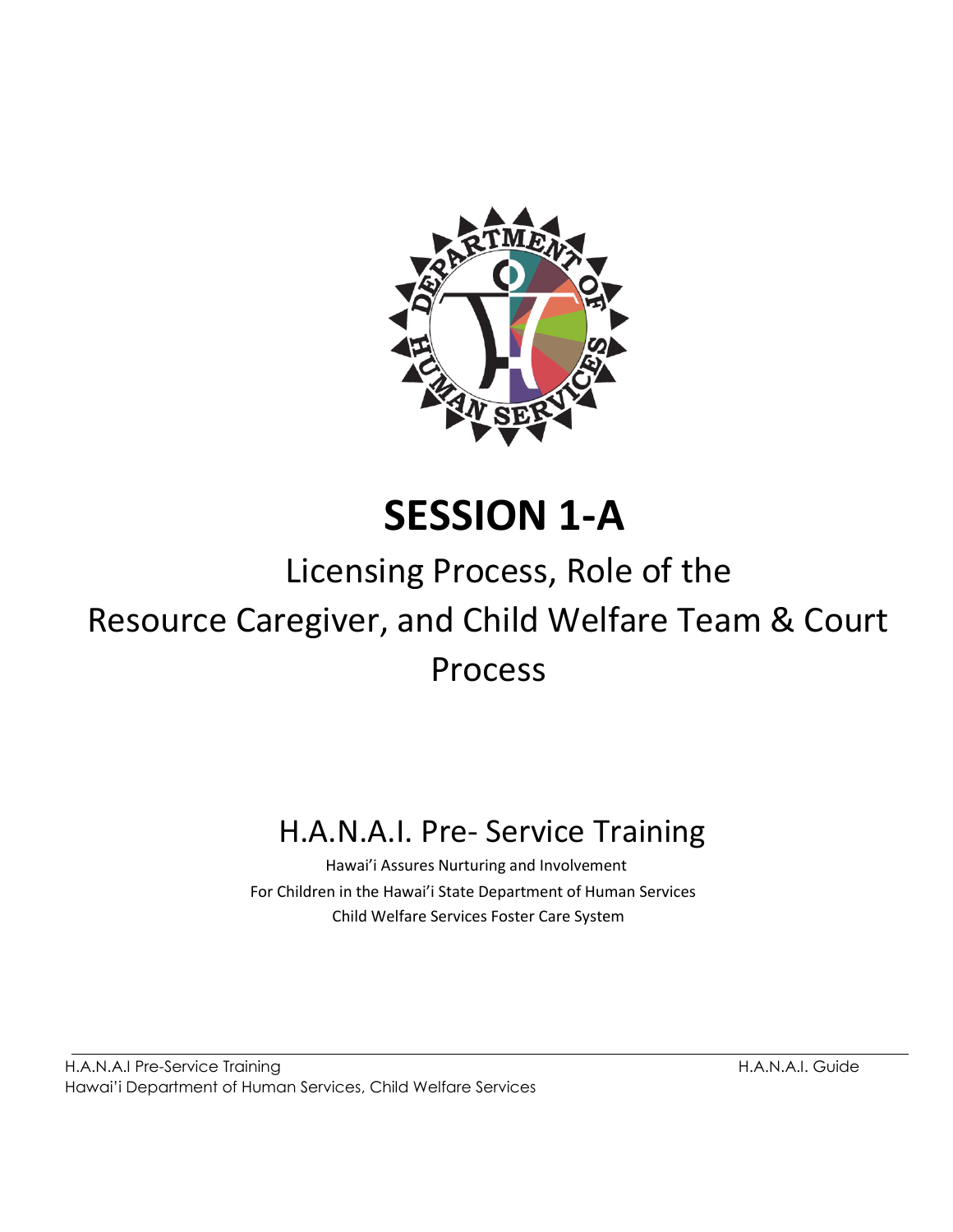### **Training Agenda**

| 1. Welcome and Introduction           | 40 minutes |
|---------------------------------------|------------|
| 2. Licensing Process                  | 10 minutes |
| 3. Role of the Resource Caregiver     | 45 minutes |
| 4. Know your Rights                   | 30 minutes |
| 5. Child Welfare Team & Court Process | 60 minutes |
| 6. Questions                          | 10 minutes |
|                                       |            |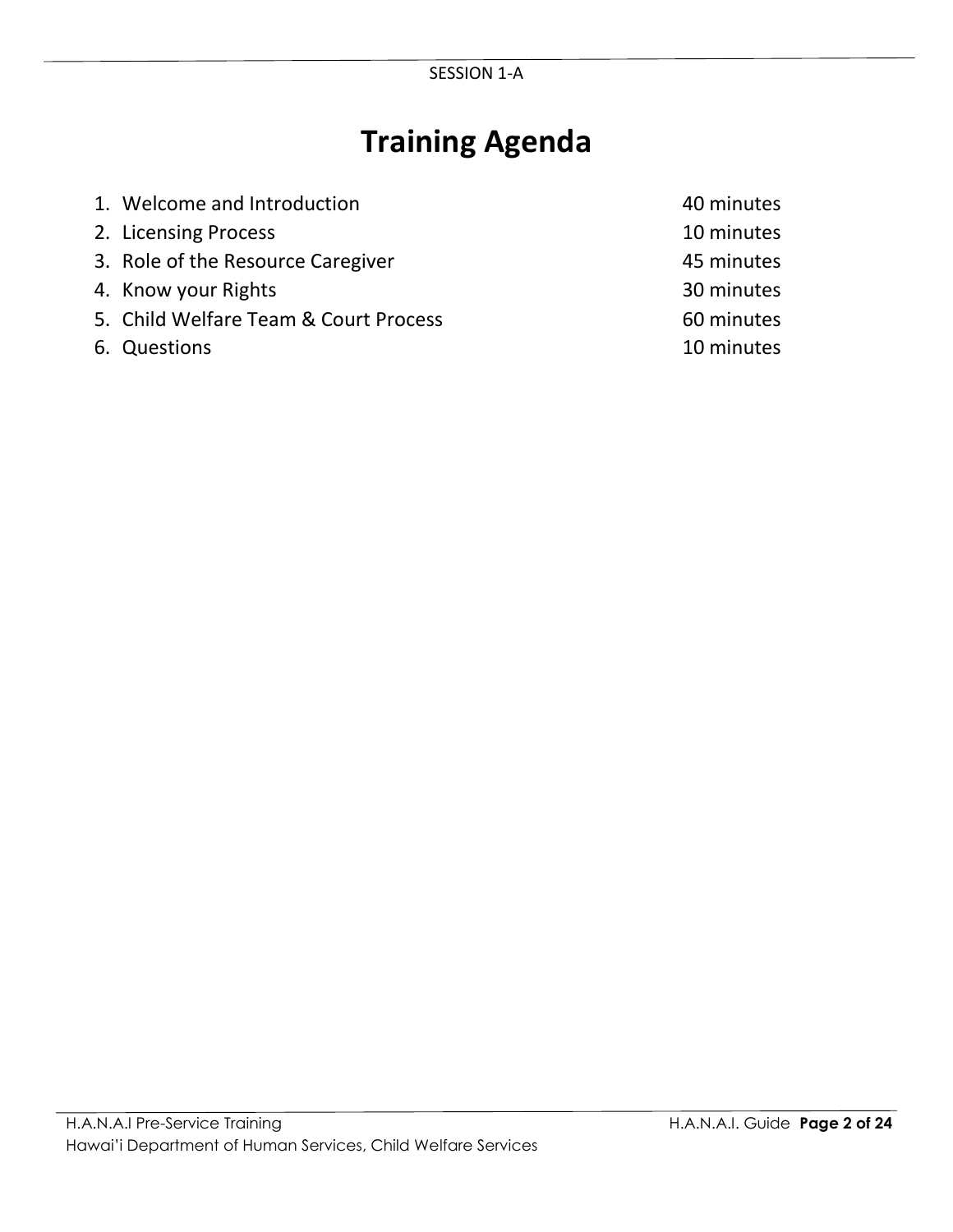### Competencies and Objectives

- Resource Caregivers will be provided with an overview of the Department of Human Services Licensing Process and the purpose of H.A.N.A.I. Pre- Service Training.
- Resource Caregivers will be able to understand their role and working with the child welfare team.
- Resources Caregivers will learn about the court process.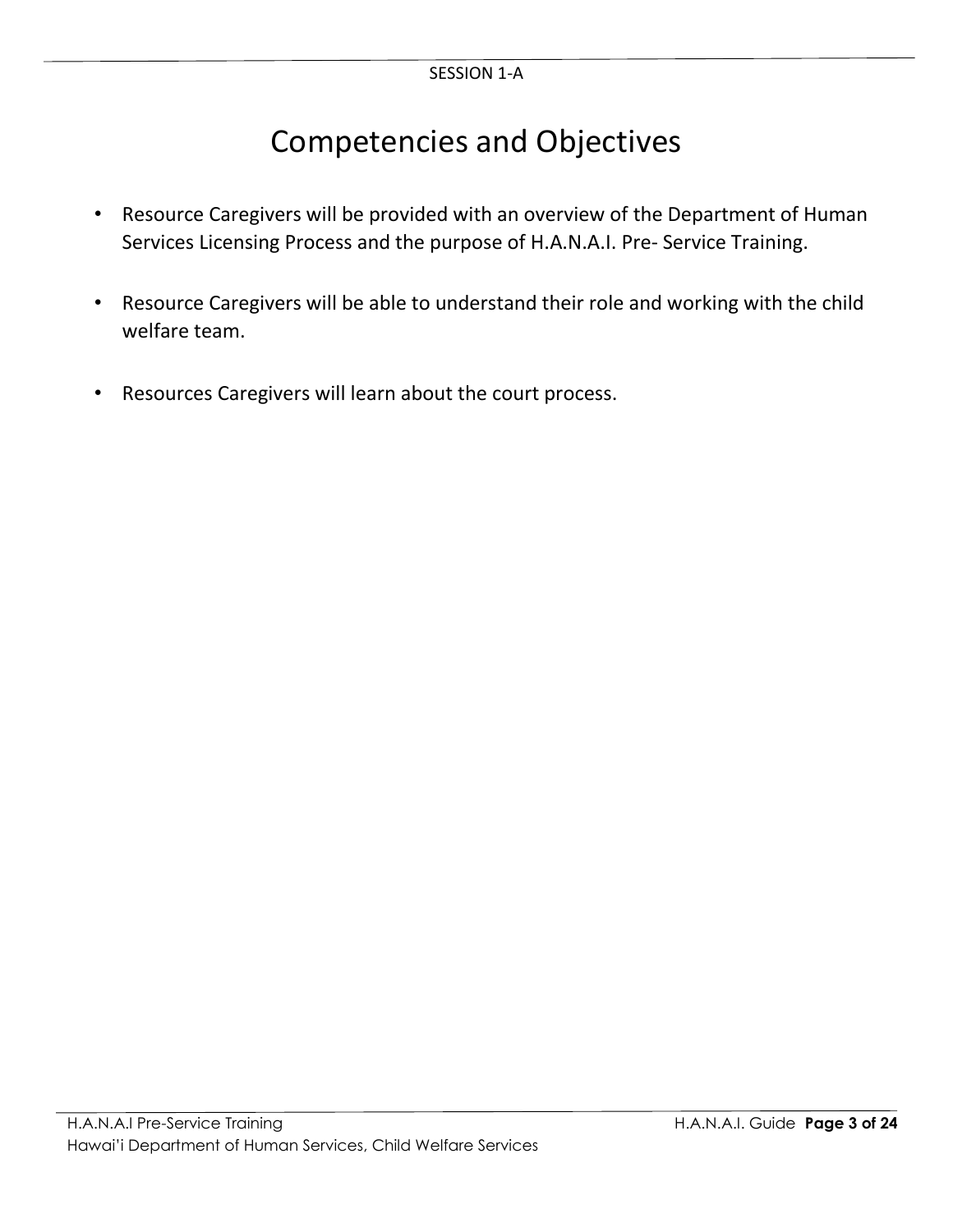

H.A.N.A.I. stands for Hawai'i Assures Nurturing and Involvement, for all children in the Hawai'i State Department of Human Services, Child Welfare Services Foster Care System.

## **Purpose of Pre-Service Training**

There are many common questions regarding pre-service training for Resource Caregivers, such as:

#### Why do I need training?

- I already know a lot about children
- I've raised my children and grandchildren
- I've taken care of other people's children
- I'm already familiar with the youth that I'm caring for

These are good questions, but here are some things to consider:

- Children who have experienced abuse and neglect are placed in foster care through no fault of their own. Learning about the youth's unique background and history from their point of view is important to help them begin the healing process.
- Many people want to help children and youth in foster care, but resource caregivers must develop the knowledge and skills that are important for effectively caring for children in foster care. Children, who have experienced the tragedy of physical abuse, sexual abuse, neglect, and exposure to or involvement with drugs, have many feelings and behaviors because of the experiences they had.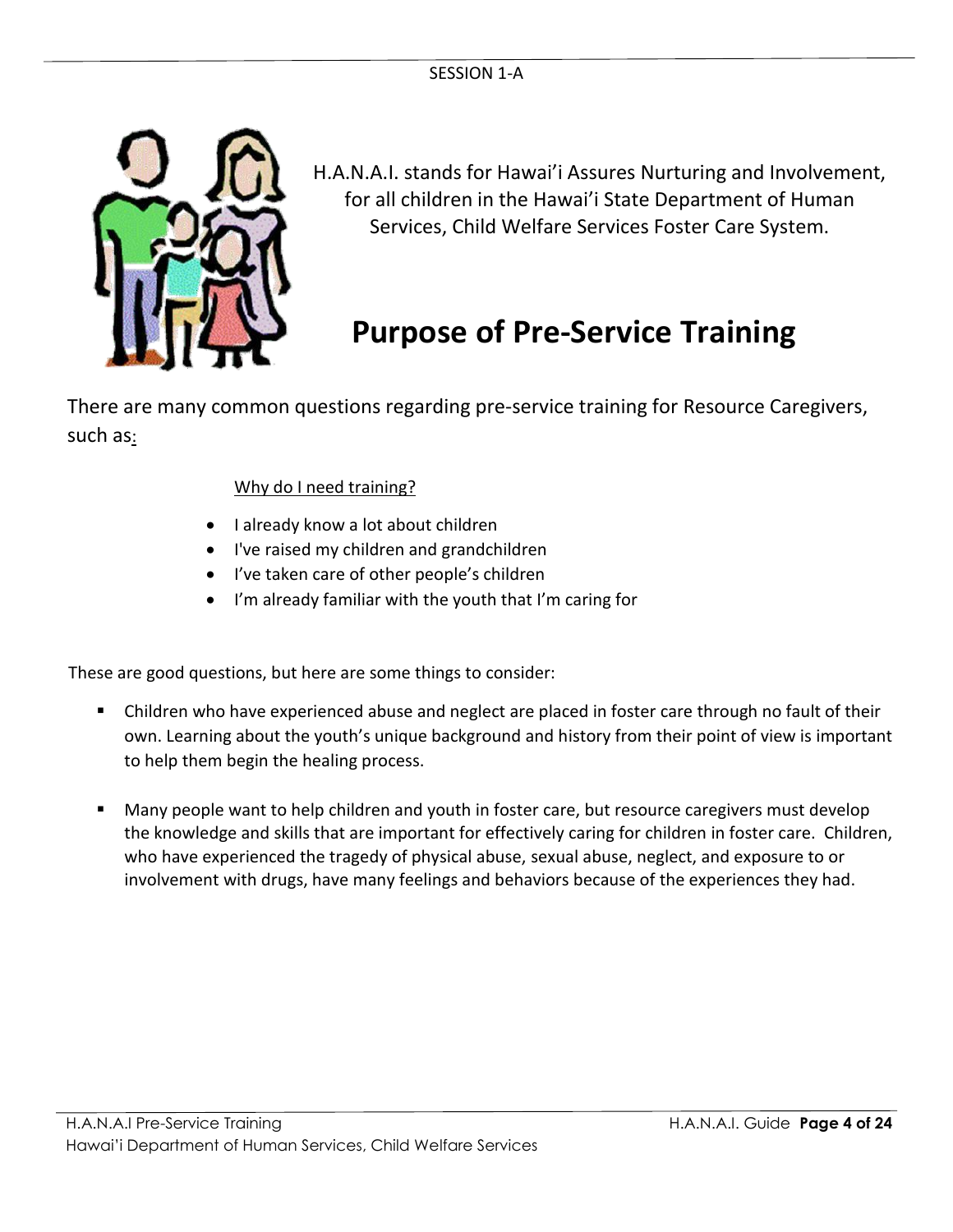

### H.A.N.A.I. Pre-Service Training for Resource Caregivers

H.A.N.A.I. stands for Hawai'i Assures Nurturing and Involvement, for all children in the Hawai'i State Department of Human Services, Child Welfare Services Foster Care System.

### Goals of H.A.N.A.I. Pre-Service Training

- To prepare Resource Caregivers for the realities of caring for children in out-of-home care.
- To inform resource caregivers about how to care for children who have experienced abuse and neglect, through no fault of their own.
- To become familiar with the Department of Human Services licensing rules, regulations, and court process.
- To provide information that will help you be successful in caring for the children placed in your home and reduce the number of moves for youth in out-of-home care.
- This pre-service training is meant to help you learn what youth need you to know.
- To help applicants make an informed choice about becoming a resource caregiver.

*Even if a new resource caregiver may have many years of experience raising children, he or she may not have the experience caring for children who have been abused, traumatized, abandoned, or exposed to drugs or alcohol. These sessions try to prepare participants for the reality of working with child welfare services, so the placements of children are more stable and beneficial for both youth and resource caregivers.*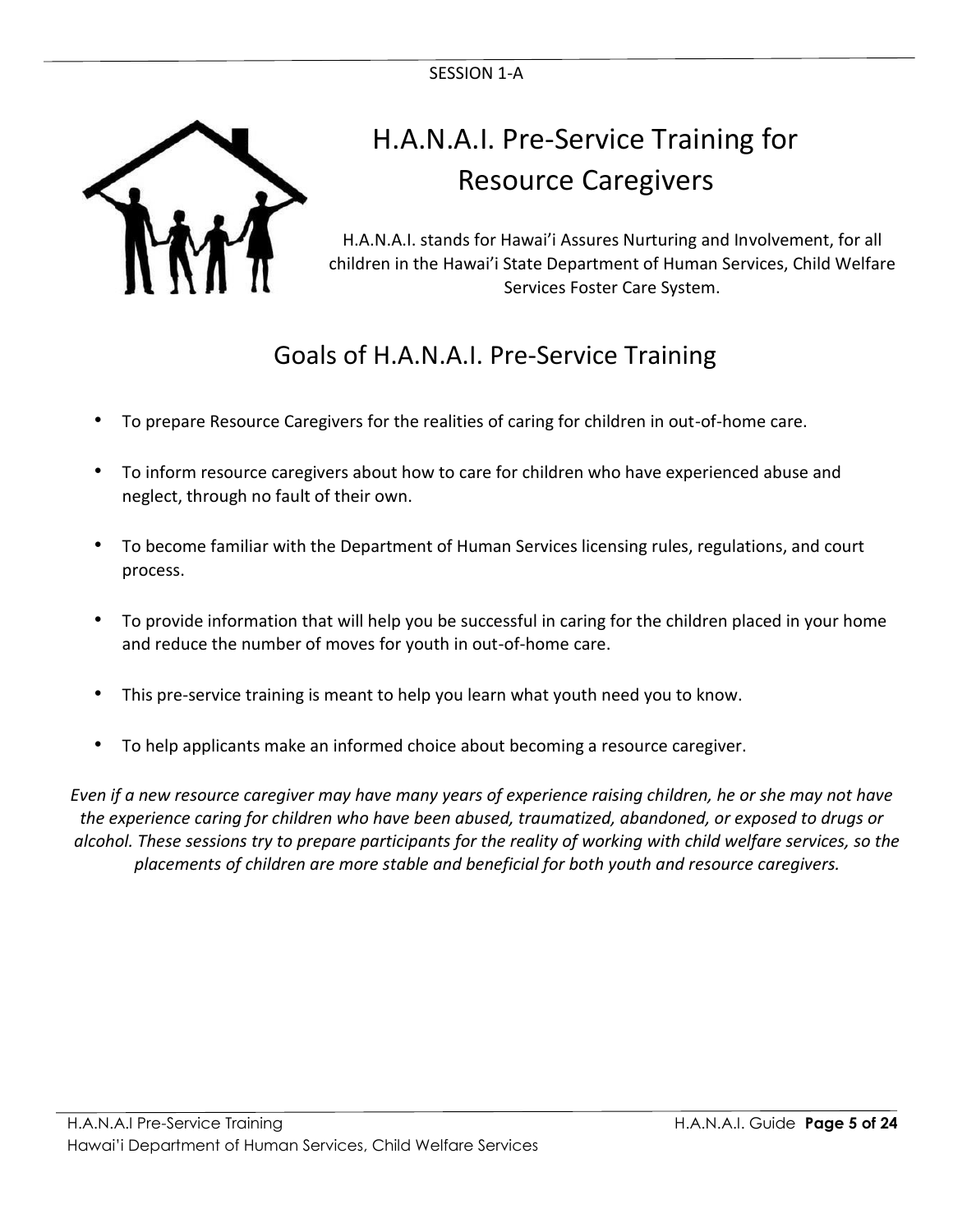#### SESSION 1-A

### H.A.N.A.I. Pre-Service Training Overview & Guidelines

#### Year 1 Year 2

- Licensing Process
- Child Welfare Team & Court Process
- The Role of the Resource caregiver
- Rights of Youth in Foster Care
- Working with Birth Families and importance of culture
- Child Abuse and Neglect
- Human Trafficking
- Child Welfare Discipline Guidelines
- Promoting Safety
- Trauma & Adverse Childhood Experiences
- Impact of Trauma on the Brain
- Separation/Loss/Grief
- Prudent Parenting
- 'Ohana Time
- Sexual Health & Development
- LGBTQIA+

- Trauma & Developmental Stages
- Being Trauma Responsive
- Attachment
- **Normalcy**
- Positive Caregiving Strategies
- Appropriate Discipline
- Social Capital
- Normalcy
- Promoting Resiliency
- Transition
- Becoming an Advocate & Mandating Reporting
- Community Resources

All resource caregivers are required to complete training, as part of the licensing process. Both resource caregivers need to both the in-class session & videos.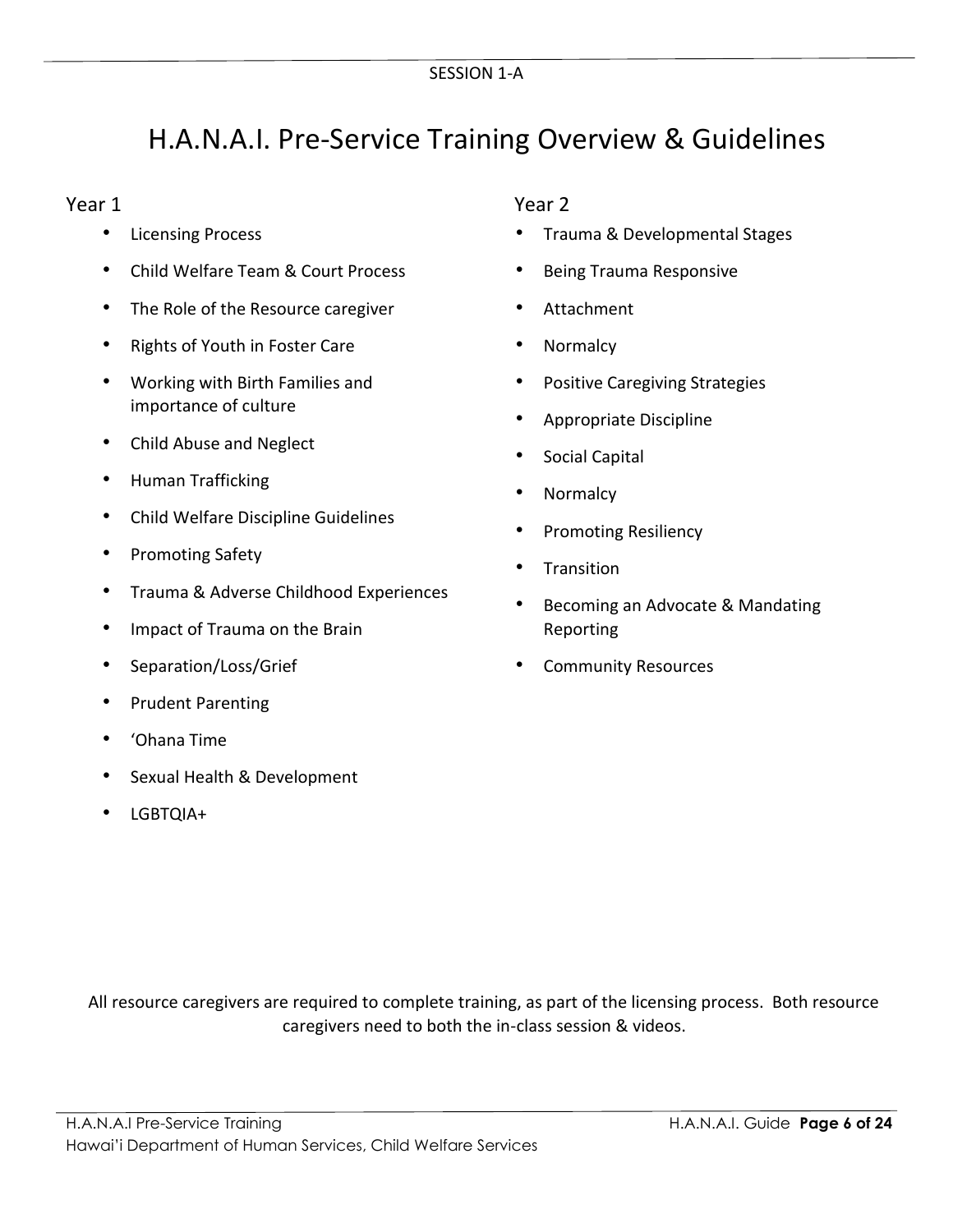### **Teamwork Agreement**

- 1. Confidentiality is vital in our program. Information, feelings, beliefs, and life experiences shared by members of our class will stay in our class.
- 2. Being flexible in thought, attitude and action are valuable and necessary tools for our program.
- 3. Humor is a must in class.
- 4. Friendship, acceptance, camaraderie, and 'Ohana are the atmosphere for our class.
- 5. Ownership This is your class. 100% participation is vital.
- 6. Sensitivity to the beliefs, cultural/racial/ethnic/religious differences and life experiences of all team members is paramount. We offer support, not judgment.
- 7. Time is valuable to all of us, so we will begin and end class on time (hopefully).
- 8. Expectations you expect to learn; we expect you to succeed! Let's make it happen!
- 9. Being Respectful- the opinions, viewpoints, and feelings of one another.
- 10. Discussion is necessary for us to learn from each other. We need input from everyone.
- 11. Open your mind to new ideas, new experiences, and new methods.
- 12. Participation and cooperation, as a group and individually, will create a wonderful learning environment.
- 13. Team Players we are a team. We must support one another and work together to meet all of our goals.
- 14. Be Present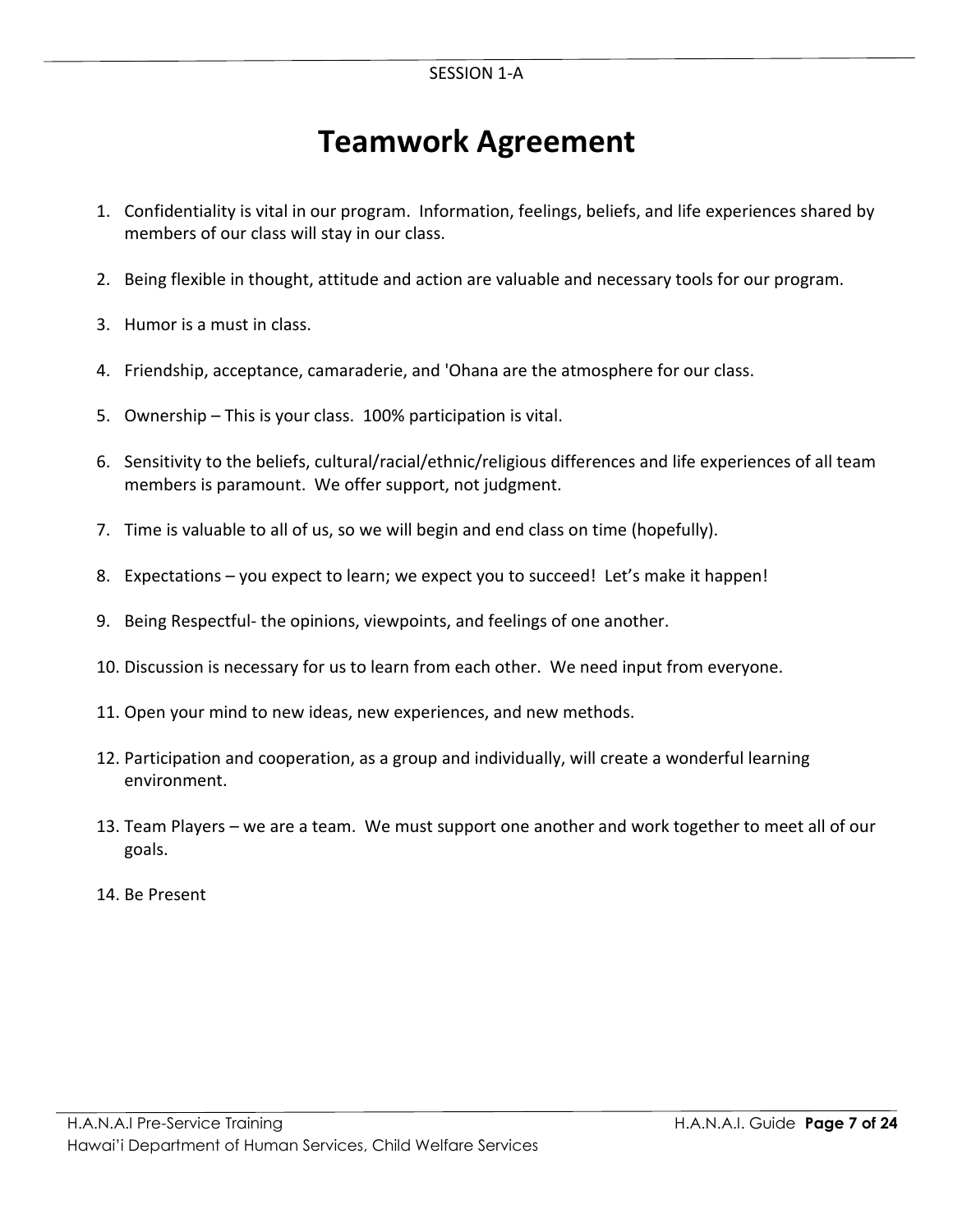#### SESSION 1-A

| <b>Q<sup>YOJECT Piling</sup></b><br><b>IN DEVELOPMENT</b><br>OUNDATION |                                                                                                                                                                                                                                                                                                                                                                                                                          | Partners in Development Foundation's Project Pilina program conducts recruitment<br>for General Licensed Resource Caregivers. General License refers to those families<br>that are willing to care for any unrelated child in need of temporary out of home<br>care.<br>www.pidf.org/projectpilina   |
|------------------------------------------------------------------------|--------------------------------------------------------------------------------------------------------------------------------------------------------------------------------------------------------------------------------------------------------------------------------------------------------------------------------------------------------------------------------------------------------------------------|------------------------------------------------------------------------------------------------------------------------------------------------------------------------------------------------------------------------------------------------------------------------------------------------------|
|                                                                        | Caregivers.                                                                                                                                                                                                                                                                                                                                                                                                              | Catholic Charities Hawaii Statewide Resource Families (SRF) Program provides an all-<br>inclusive, integrated, and community-based approach to assess, train, and provide<br>support in the licensing process for the Child Specific and General License Resource<br>www.catholiccharitieshawaii.org |
| <b>CATHOLIC CHARITIES</b><br><b>HAWAI'I</b>                            | Additionally, the SRF Program is contracted by DHS to provide ongoing support<br>services to all resource caregivers. Resource Caregiver Support services include the<br>warm line, support groups, and ongoing training opportunities specifically for<br>resource caregivers. Resource Caregiver Support Services are available to all CWS<br>resource caregivers, guardianship, kinship, adoptive, and ICPC families. |                                                                                                                                                                                                                                                                                                      |
|                                                                        | <b>Resource Caregiver Warm Line:</b>                                                                                                                                                                                                                                                                                                                                                                                     |                                                                                                                                                                                                                                                                                                      |
|                                                                        | Available every day from 8:30 a.m. - 10:00 p.m<br>O'ahu Phone:<br>(808) 545-1130                                                                                                                                                                                                                                                                                                                                         |                                                                                                                                                                                                                                                                                                      |
|                                                                        | Neighbor Island Toll-Free:                                                                                                                                                                                                                                                                                                                                                                                               | (866) 545-0882                                                                                                                                                                                                                                                                                       |
|                                                                        | Website:                                                                                                                                                                                                                                                                                                                                                                                                                 | http//rcg.hawaii.gov                                                                                                                                                                                                                                                                                 |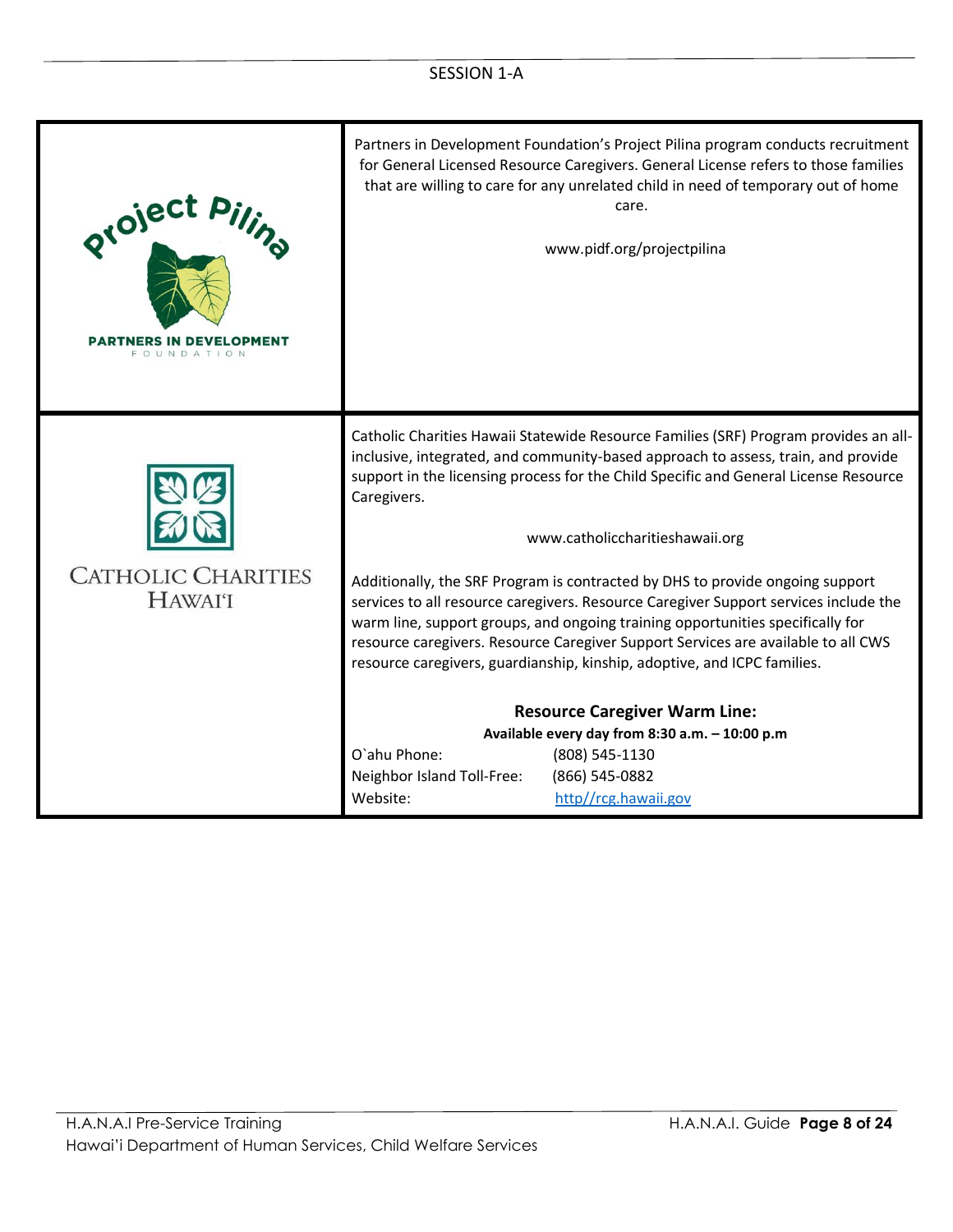### **Licensing Process**



The process may vary between General-License & Child-Specific cases however both complete the entire process which includes the following:

- Complete all licensing forms
- Upload all supporting documents
- Complete all background checks (Adam Walsh for those lived outside of Hawaii in the past 5 years)
- Complete pre-service training
- Complete a home study Assessment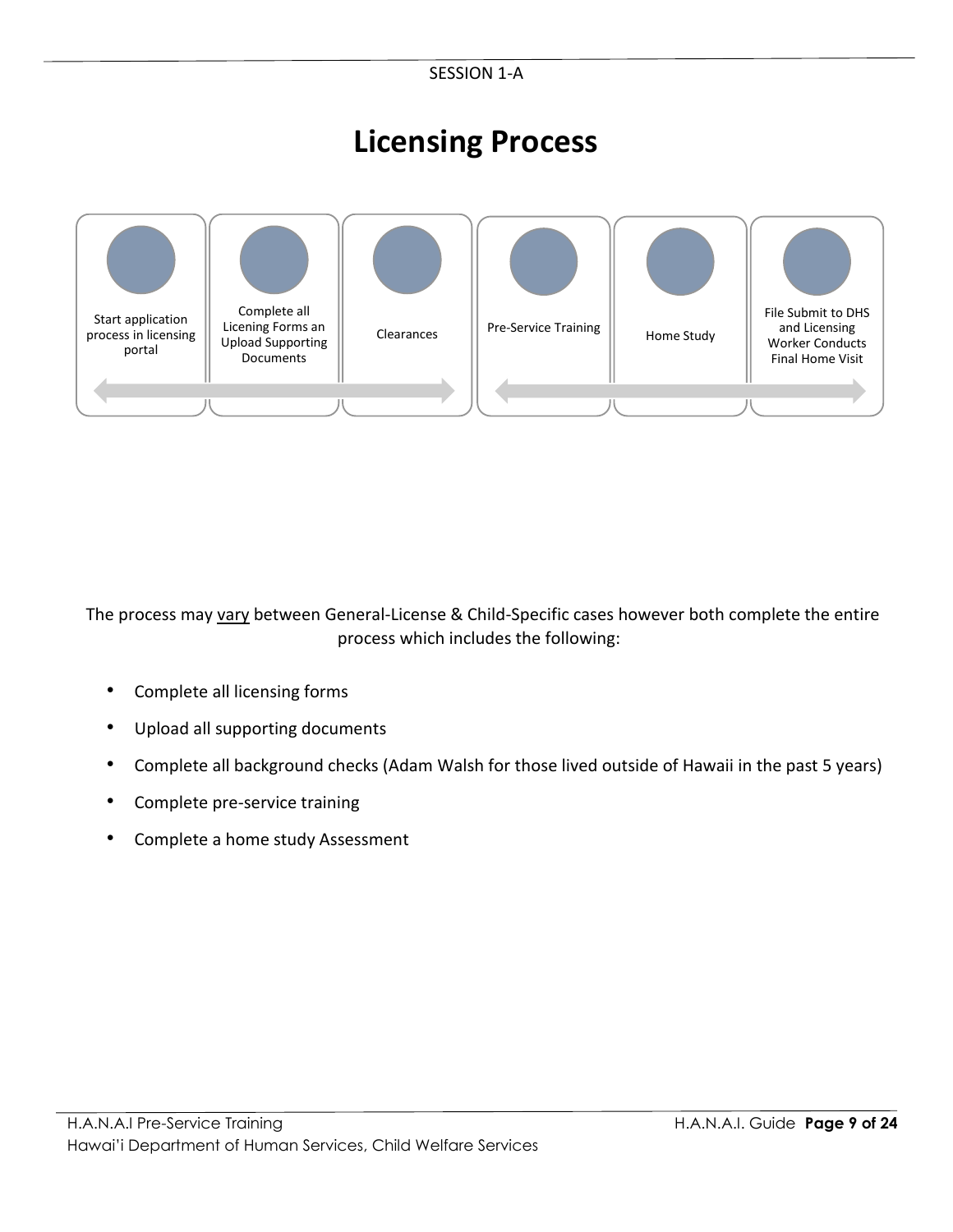### **What is a Resource Caregiver?**

The Department of Human Services defines Resource Caregiver as follows:

- Gives children and families a chance to heal, grow, and develop.
- Strengthens the family connection so that children can reunite with families who can provide safe & nurturing relationships.
- They build and promote protective factors for the children/young person.
- Create a sense of "normalcy" for young people in child welfare.
- Resource Caregivers are mandated reporters and service providers for the State.
- Provide a safe home for youth in care.
- Resource Caregivers engages with the Child Welfare team and the Court process.
- They support the state's efforts to reunify children with their birth families.
- They support the state's efforts to find appropriate relatives who are willing to adopt the children when reunification is not possible or other appropriate families only when there are not appropriate biological relatives.

Resource Caregivers provide temporary care for children in foster care. In the State of Hawai'i, there are two categories of Resource Caregivers:

> 1. **General License** – these families are licensed to care for a particular number of children who, in general, they do not have a previous relationship.

2. **Child Specific** – these families are licensed to care for a specific child or children. These families may be relative caregivers or non-relative caregivers.

#### *(The State of Hawai`i has a law and policy regarding placing children with relatives. Relatives are given preference for all children who need a home)*

**ACTIVITY:** CHARACTERISTICS OF A CAREGIVER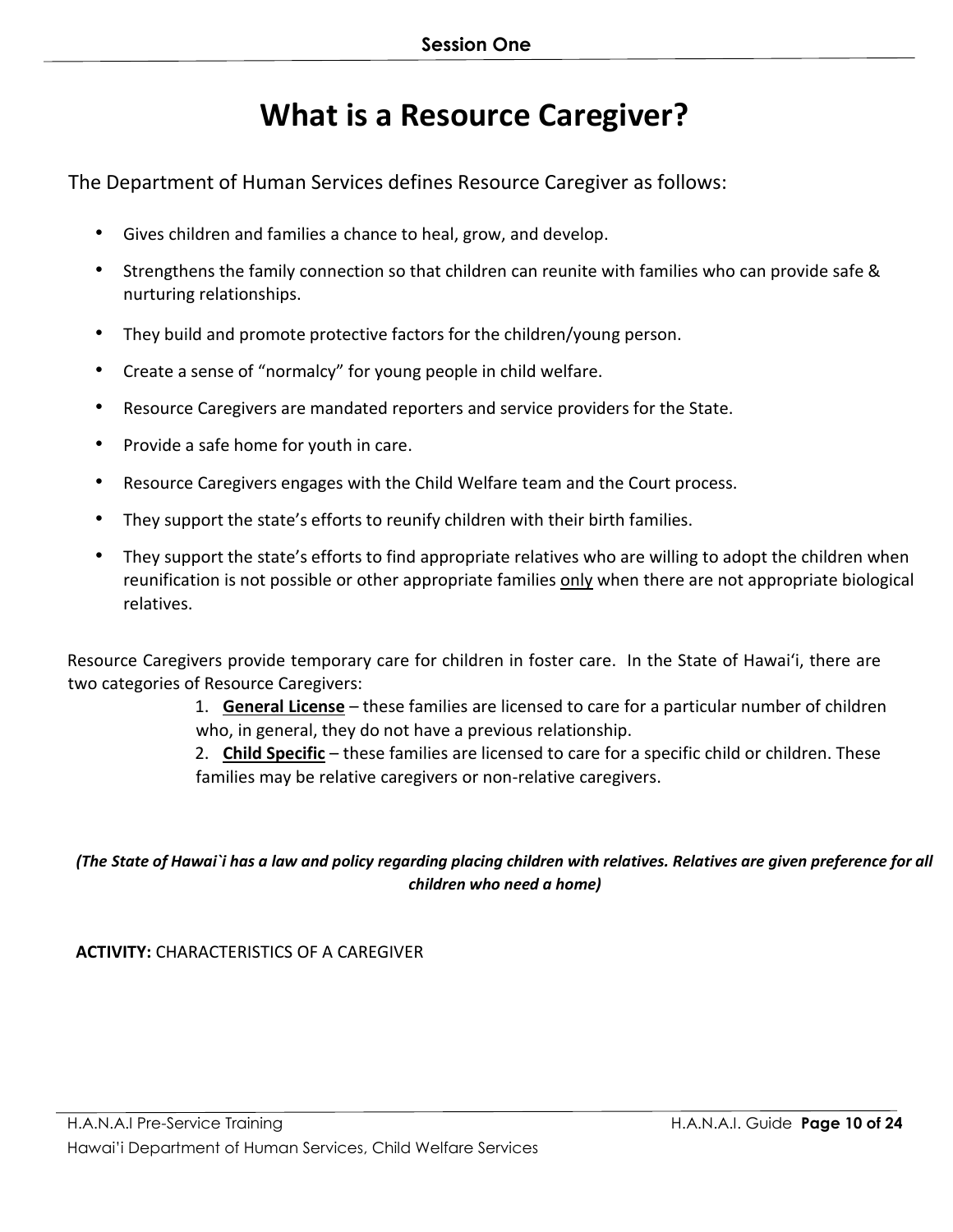

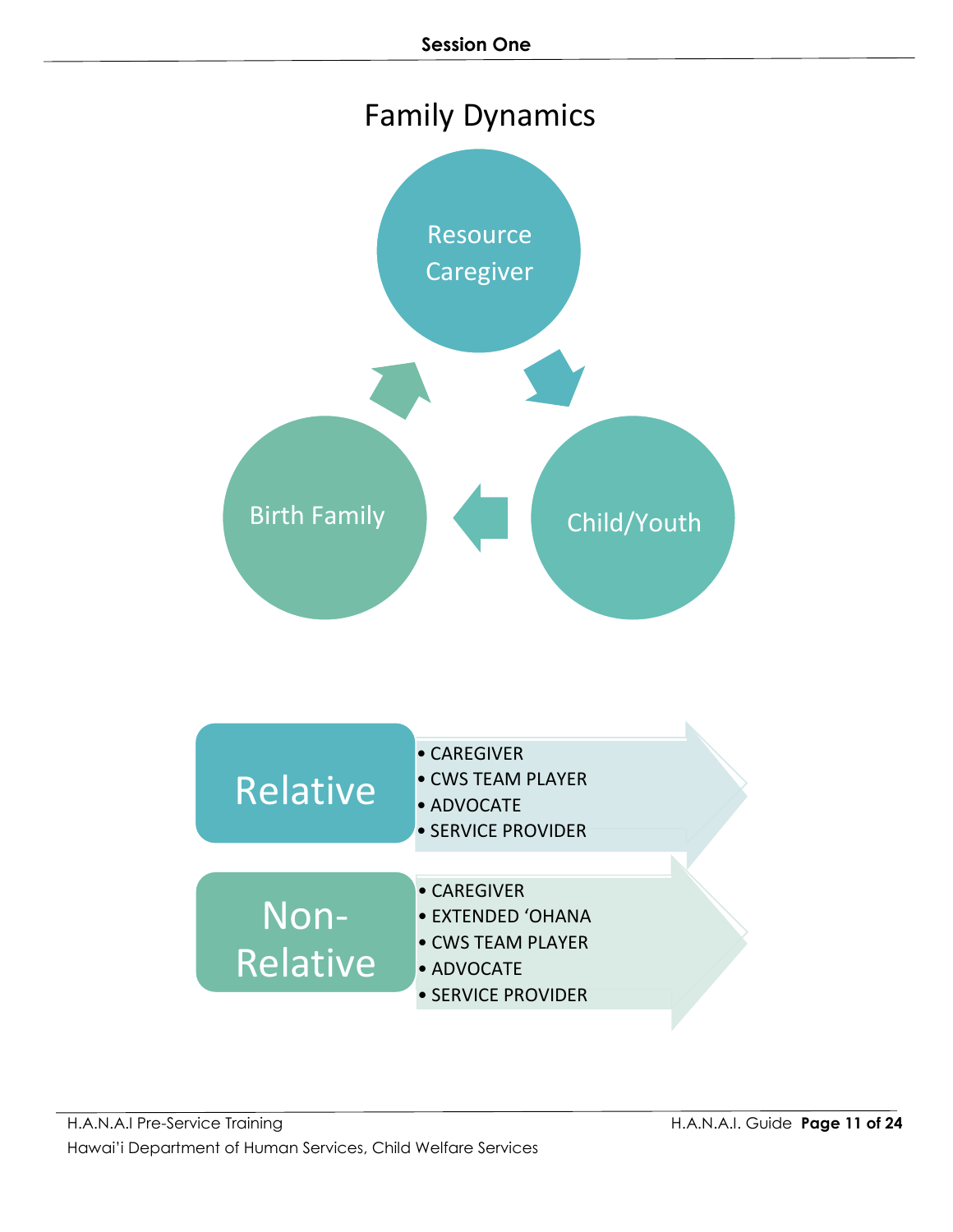### STAGES WITH TRANSITION



#### **DISCUSSION**

What roles are you transitioning into?

What are some hopes or fears you encounter?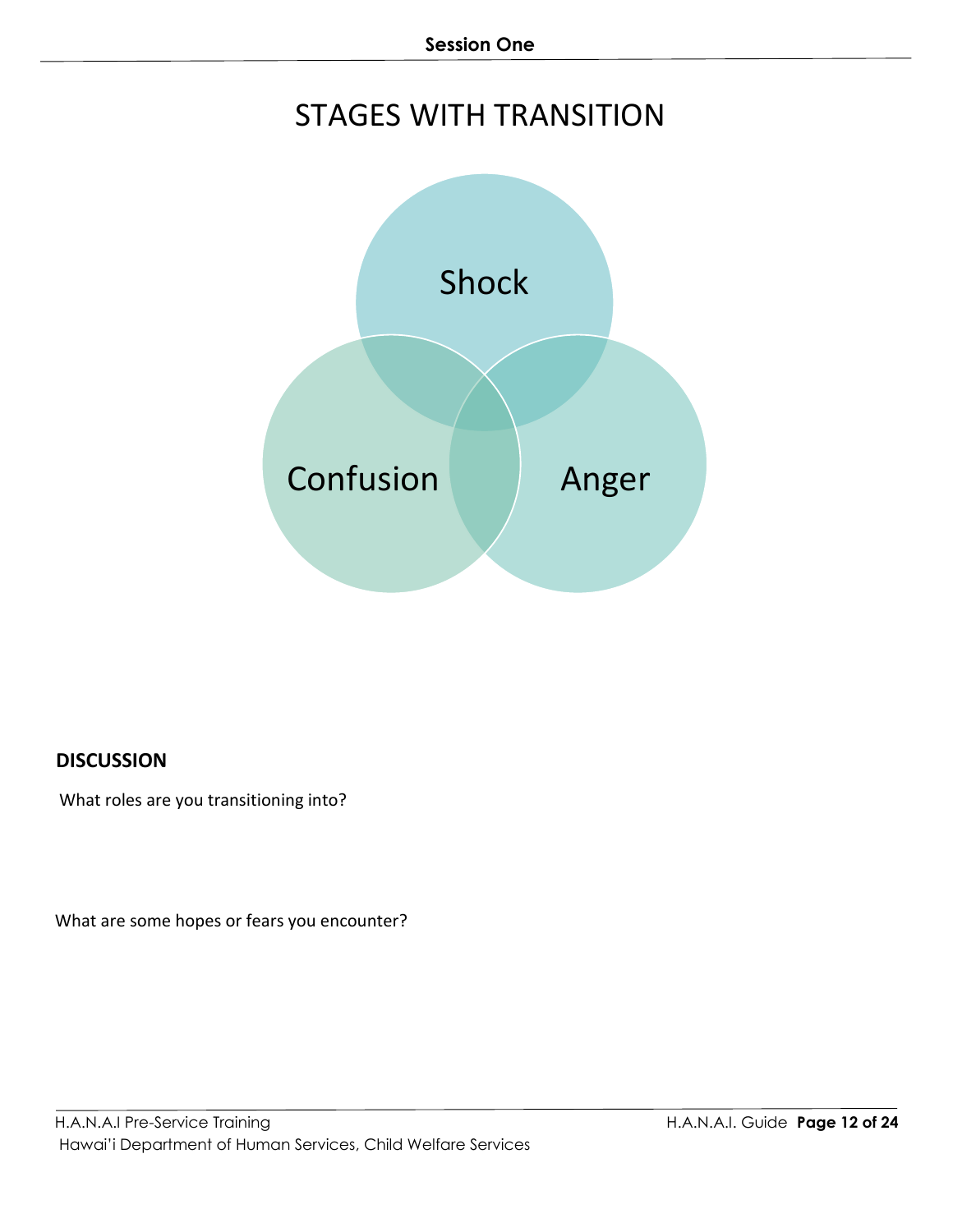### **Transitions for Birth Parents**

As a resource caregiver and children in care transition, the birth parents are experiencing one as well. Some of the behaviors displayed by birth parents may not appear to make sense or are inappropriate but it may be related to a birth parent experiencing loss and grief.

| <b>Shock</b>    | I wonder if my child is okay and cared for        |
|-----------------|---------------------------------------------------|
|                 | I can't believe this is happening to me           |
| Protest         | I am angry, sad, and upset!                       |
|                 | It's my fault                                     |
|                 | I am not going to do anything!                    |
| Sadness/Despair | I am alone.                                       |
|                 | I can't do this.                                  |
|                 | How do I make the pain go away?                   |
| Accept/Adjust   | Others believe and depend on me.                  |
|                 | I want to get my child back.                      |
|                 | I will do whatever it takes to be a family again. |

### **Video: "A Healing Journey: The Road to Reunification"** (24 min.)

#### **DISCUSSION**

Thoughts?

What is one or two things that you learned?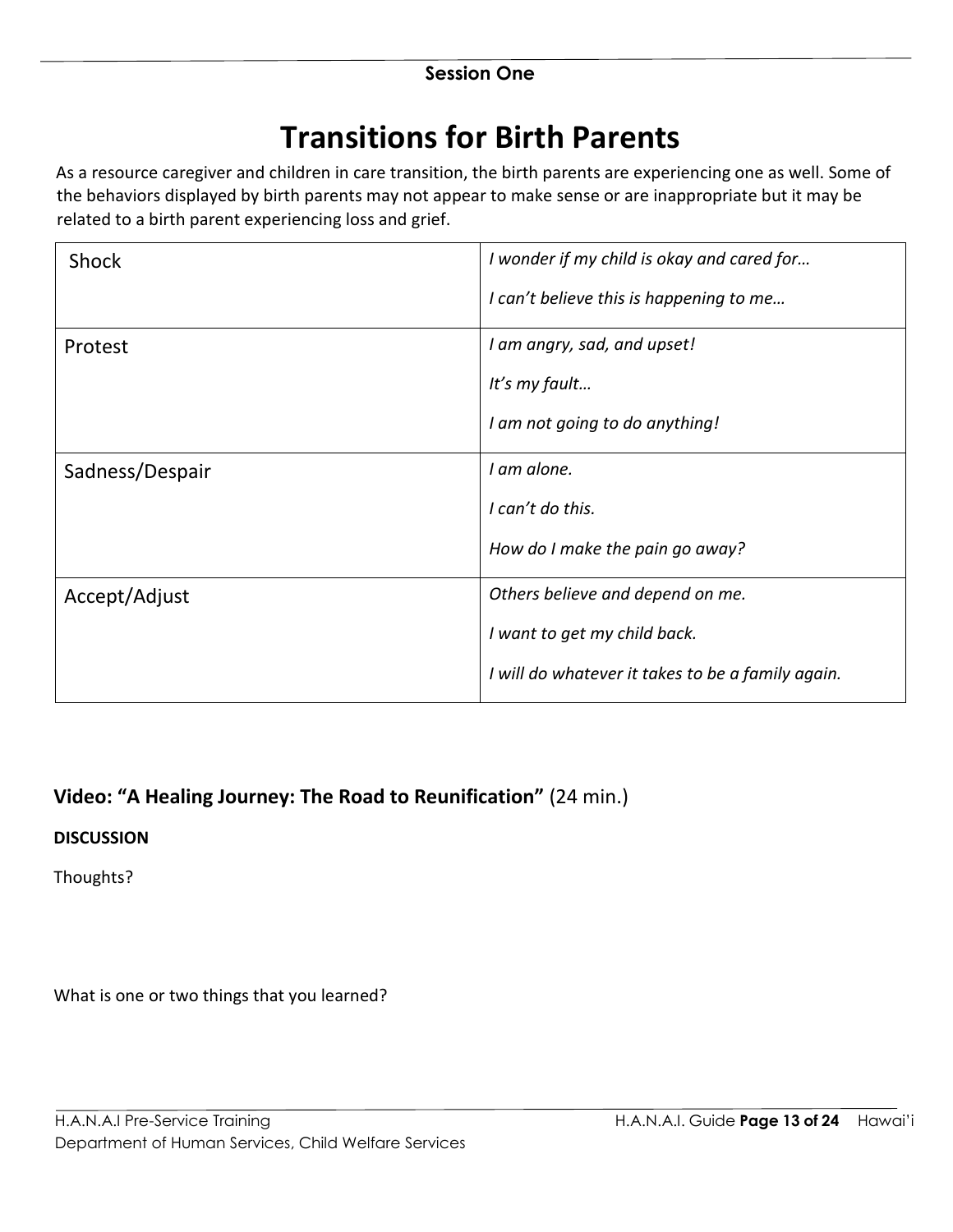### **Know the Rights**

#### **Video: "Know your Rights: Foster Care Youth Rights in Hawaii"** (2 min. and 34 sec.) **DISCUSSION**

What is one or two things that you learned?

#### Rights of Youth in Care

- To live in a home, free from physical, psychological, sexual, and other abuse
- Receive food, shelter, and clothing
- Receive medical care, dental services, corrective vision care, and mental health services
- Be enrolled in a health insurance plan and, within forty-five days of out-of-home placement, be provided with a health assessment and recommended treatment
- Have regular, supervised or unsupervised, in-person, telephone, or other forms of contact with the child's parents and siblings while the child is in foster care unless the contact is either prohibited by court order or is deemed to be unsafe by the child's child welfare services worker, therapist, guardian ad litem, or court-appointed special advocate. Withholding visitation shall not be used as punishment.
- Receive notice of court hearings, and if the child wishes to attend the hearings, the department or authorized agency shall ensure that the child is transported to the court hearings.
- Have in-person contact with the child's assigned child welfare services worker
- Have the ability to exercise the child's own religious beliefs, including the refusal to attend any religious activities and services
- Have a personal bank account if requested and assistance in managing the child's personal income consistent with the child's age and development, unless safety or other concerns require otherwise
- Be able to participate in extracurricular, enrichment, cultural, and social activities; provided that if a childcaring institution or resource caregiver authorizes the participation, the authorization shall be in accordance with the reasonable and prudent parent standard
- Beginning at age twelve, be provided with age-appropriate life skills training and a transition plan for appropriately moving out of the foster care system, which shall include reunification or other permanency, and written information concerning independent living programs, foster youth organizations, and transitional planning services that are available to all children in foster care who are twelve years of age or older and their resource caregiver
- If the child is fourteen years of age or older, have the right to be involved in developing a case plan and planning for the child's future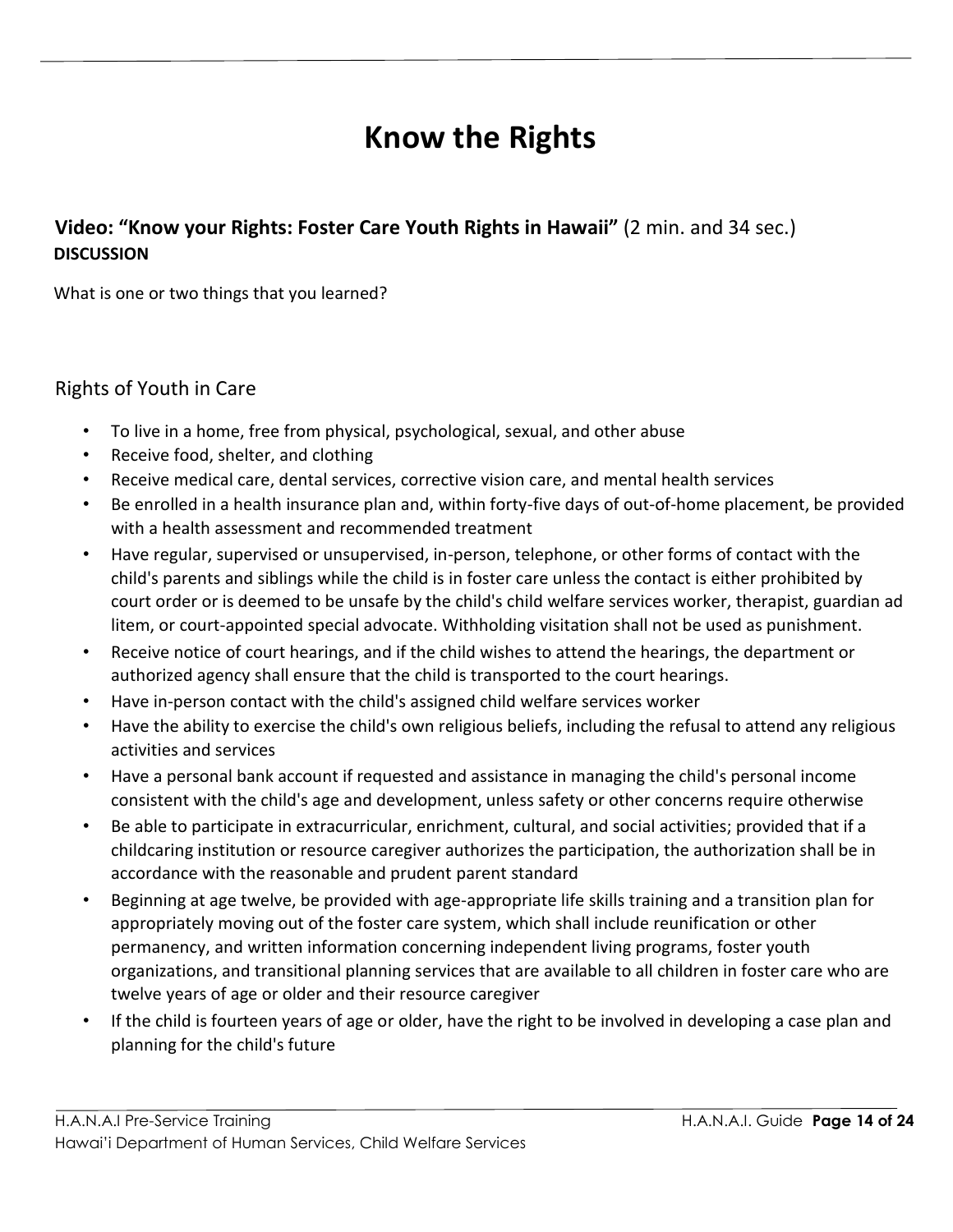#### **Session One**

- If the child is fourteen years of age or older, receive the child's credit report, free of charge, annually during the child's time in foster care and receive assistance with interpreting the report and resolving inaccuracies, including, when feasible, assistance from the child's guardian ad litem
- If the child is seventeen years of age, receive prior to aging out of care certain personal records, such as an official or certified copy of the child's United States birth certificate, a Social Security card issued by the Commissioner of Social Security, health insurance information, a copy of the child's medical records or information to access the child's medical records free of charge, immigration documents, and a driver's license or civil identification.

#### Rights of Birth Parents

- Have parental rights unless determined by court
- 'Ohana Time
- Ongoing communication and connection

#### Rights of Resource Caregivers

- Right to the medical records that CWS has for the youth in care within 30 days of placement.
- CWS should provide source families with the youth's "relevant social history" This may include the history of drug expose, childhood, behaviors, and sexual abuse. CWS may not have a full history at the time of placement.
- The right to give consent for their youth in care to participate in routine education and recreational activities.
- The right to participate in the Family Court hearings on the case involving the youth in their care.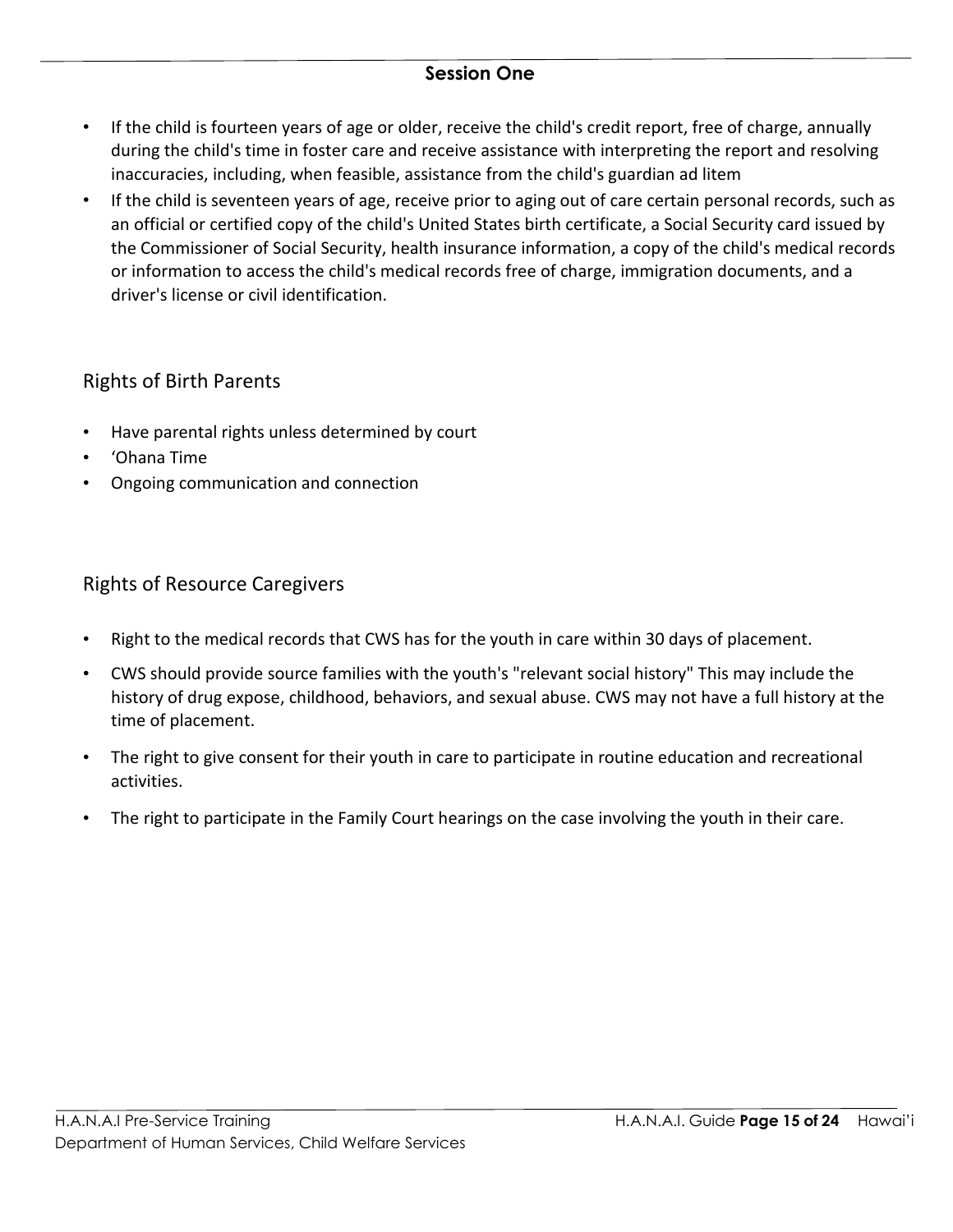### Case Study: The Locke Family

Pua Locke is a 29-year-old mother of three children, Benaiah, Zoey, and Asher ages 1 to 10 years old. Two of her younger children have been raised by her since birth however the oldest child lives with his father. Due to a confirmed report of neglect and physical abuse, two of Pua's children will be placed in the care of the Child Welfare Services. Child Welfare Services has been involved with the family in the past and will seek to provide Pua with the necessary services and support to better care for her children.

Pua has experienced abuse in her past and suffers from anxiety and depression, which led to her addiction to prescription drugs, illegal drugs, and alcohol. Due to her addictions, Pua has neglected to provide for the basic needs of her children consistently and has physically abused them. She has not been able to provide a stable home environment, as the family has moved five times in the last two years. Also, Child Welfare Services suspects Pua has been involved with domestic violence with her current boyfriend.

Due to her past experiences, she has not spoken to her family members, trying to hide her problems. Her sister, Malena, occasionally watches the children for Pua. She loves the children but does not have space in her home to take the children. One of Pua's neighbors also occasionally watches the children and gives Zoey, the second oldest child, snacks to share with her brother.

Zoey, age 8, helps her mother care for her brother, Benaiah (1). Zoey loves her mother and brother. She enjoys playing and taking care of him. When she has time she also enjoys playing with other children in the neighborhood and going to the Boys and Girls Club. Zoey has been in multiple schools due to frequent moves. She has missed many days of school due to caring for her brother, Benaiah. The school is concerned due to her performing below grade level.

The social worker for the Locke family is recommending that Pua participate in drug treatment, attend Narcotics Anonymous and Alcoholics Anonymous, participate in parenting classes, and receive services for domestic violence. Also, she must locate suitable housing for herself and the children. Pua has been too depressed to follow through with a plan to find housing she can afford, particularly since her TANF benefits will be cut off 90 days after the removal of the children. The Locke children will be placed in the care of child welfare services, receive therapy, appropriate medical care, and obtain educational assessments. The permanency goal for the children will be reunification with their mother.

Zoey and Benaiah will be placed in two different resource caregiver homes, due to space availability. The Guardian Ad Litem (GAL) for the Locke children believes the agency should pursue adoption planning in this case, since Pua has not been successful in treatment, she doesn't seem to be making an effort to make a home for the children, and it is evident that she does not stay away from her boyfriend.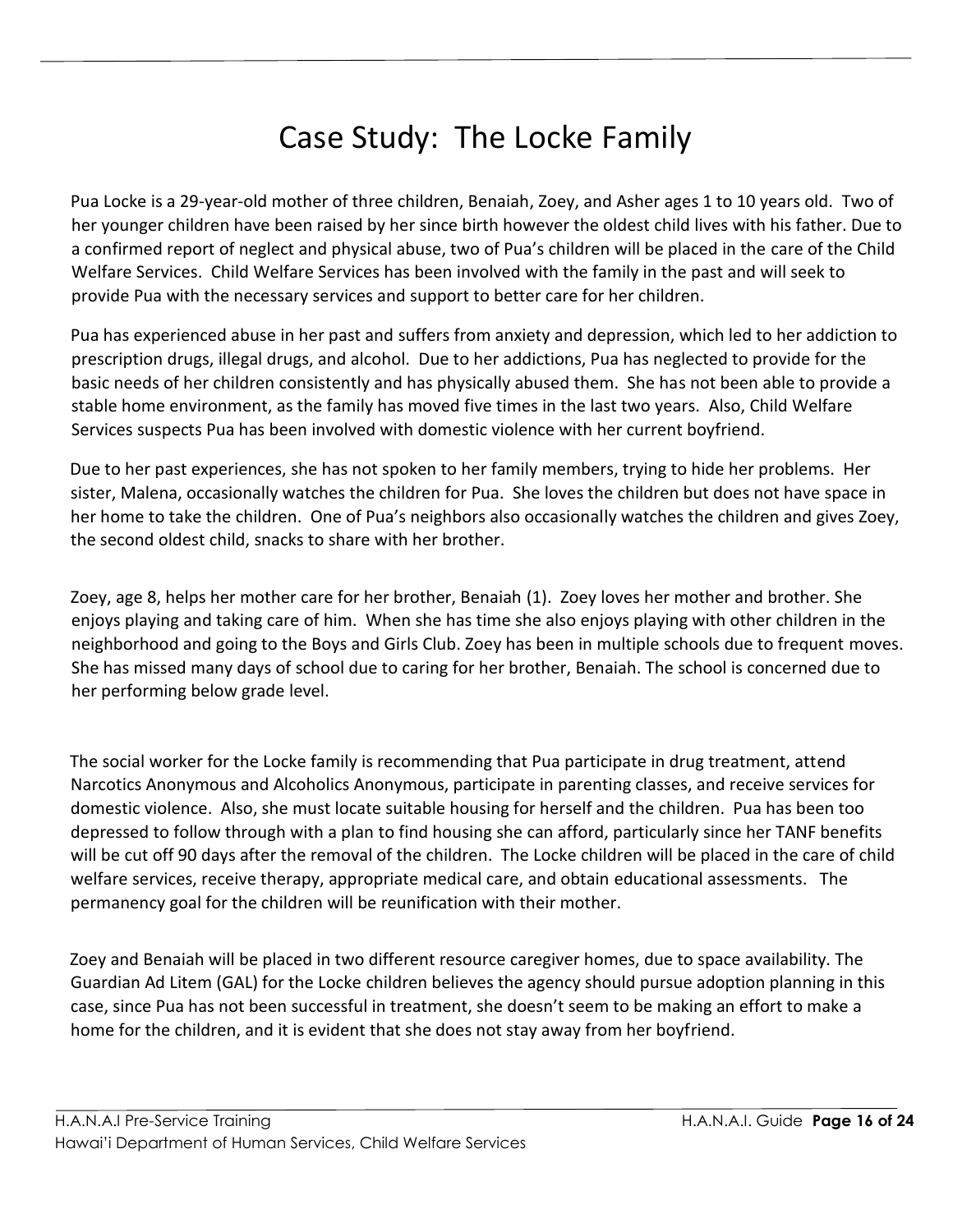## Team Player Activity: Locke Family

Who are the team players for the Locke Family (people and agencies)?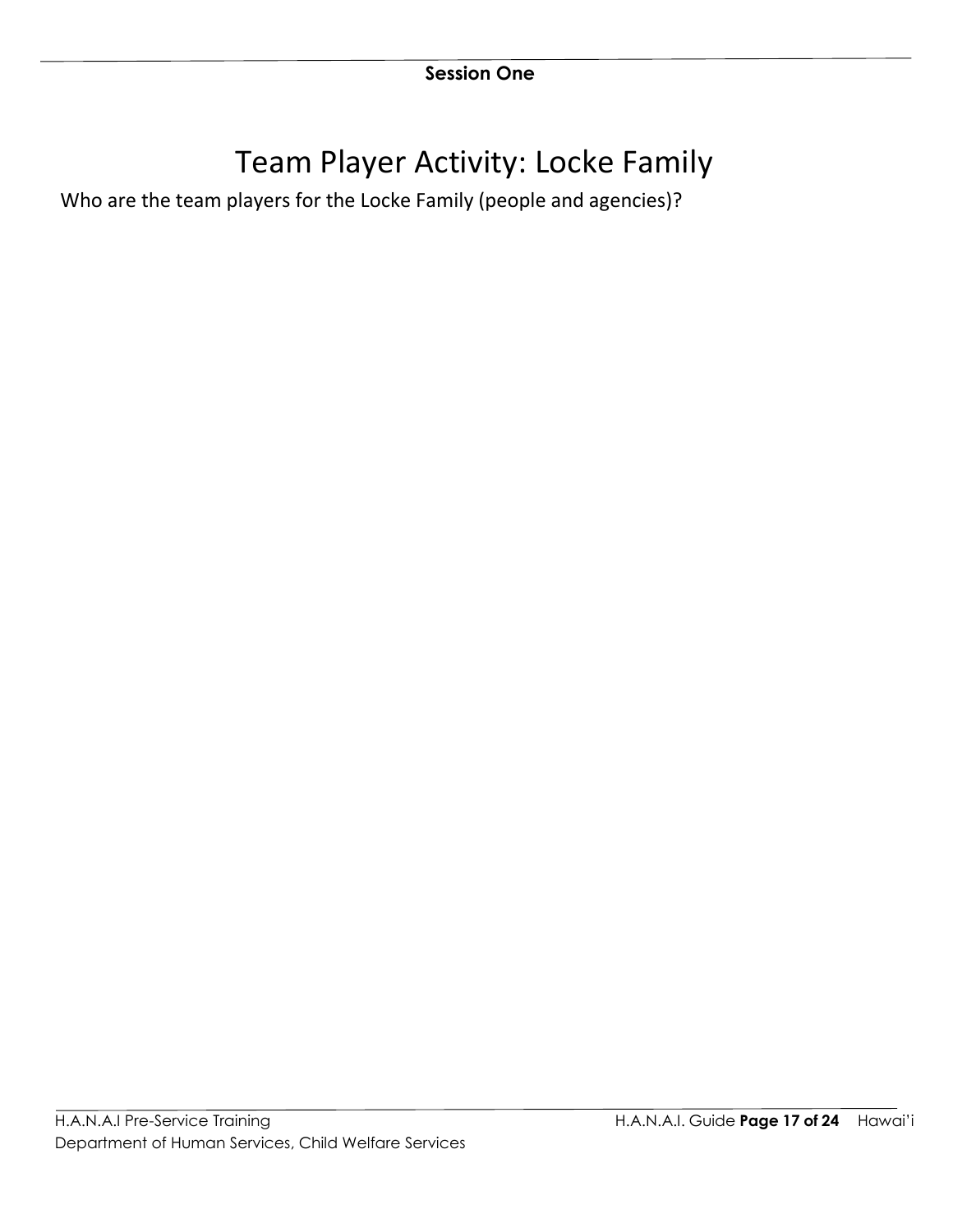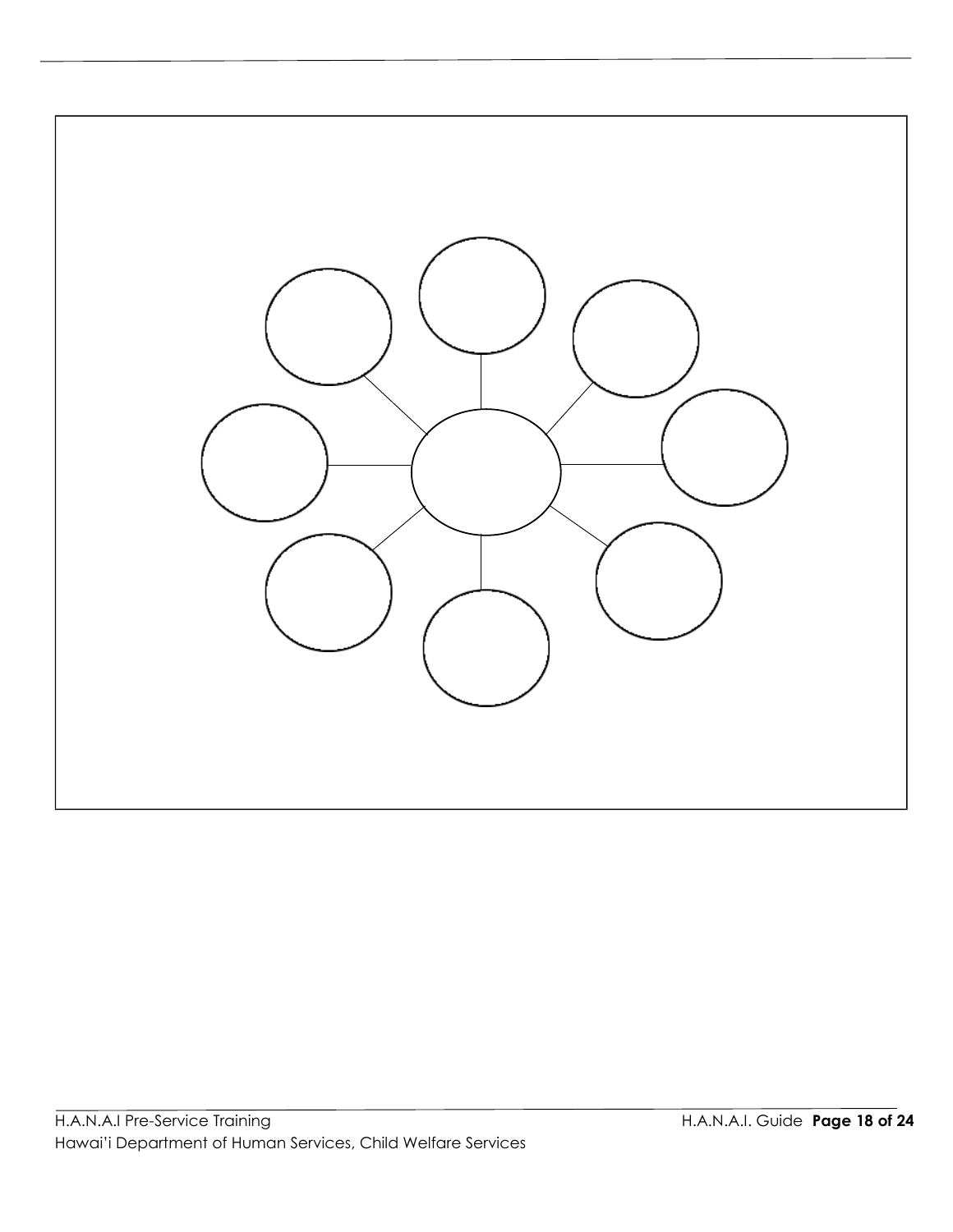### Child Welfare Workers

- Branch Administrator
- Assistant Branch Administrator
- Section Administrator
- Supervisor
- Caseworker
- Permanency Worker
- Social Services Assistant
- Social Services Aide
- Licensing Worker
- Intake line: 832-5300 (Oahu) 1-888-380-3088 (Neighbor Islands)

#### Role of the Youth's CWS Caseworker

- Case manage
- Arranges placement
- Arranges counseling
- Make casework decisions
- Meets and coordinates with team members
- Monitors progress of parent's services
- Completes assessments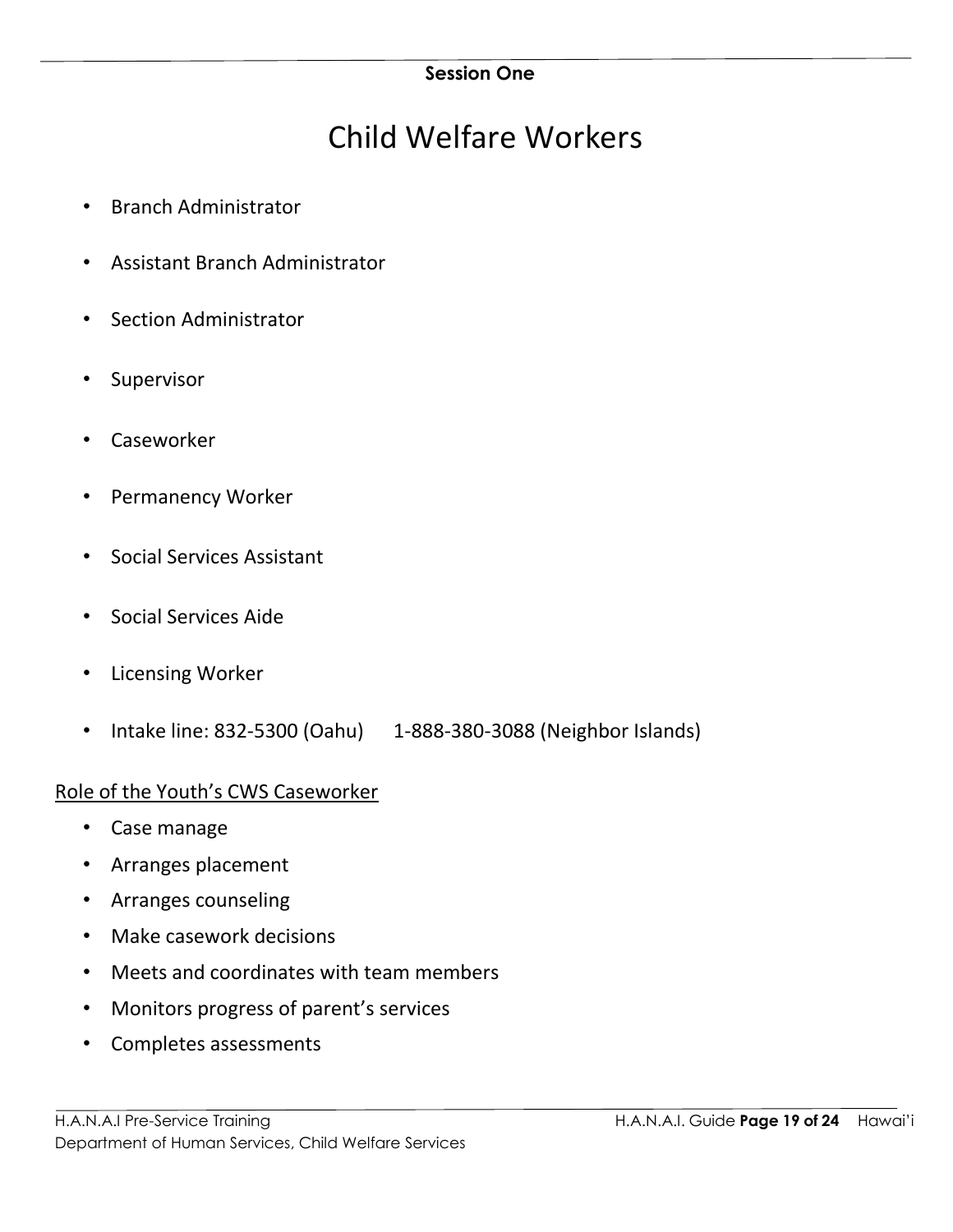• Appear in court

Role of the Licensing Worker

- Support resource caregiver and placement
- Provides Unconditional License
- Maintains ongoing licensing requirements

### **Members of the CWS Team**

- Partner's in Development Project Pilina
- Catholic Charities Hawaii Home studies and Resource Caregiver Support Services
- EPIC `Ohana Family Findings, Ohana Conferences, Youth Circles, Peer Navigators, HI-HOPES
- Child Welfare Services Licensing Worker
- Youth's and Parent's Child Welfare Services Caseworker
- Parent(s)/Relatives (maternal and paternal)
- Resource Caregiver
- Guardian-Ad-Litem (GAL) or Court Appointed Special Advocate (CASA)
- Parents Attorney's
- Therapist (youth and/or parents)
- Teacher, Principal, Foster Care Point of Contact
- Surrogate Parents represent the youth in all matters related to special education services (IEP/504's)
- Physician/Health care provider
- Judge
- **Interpreter**
- Any other person involved in the life of the youth
- Contracted Service Providers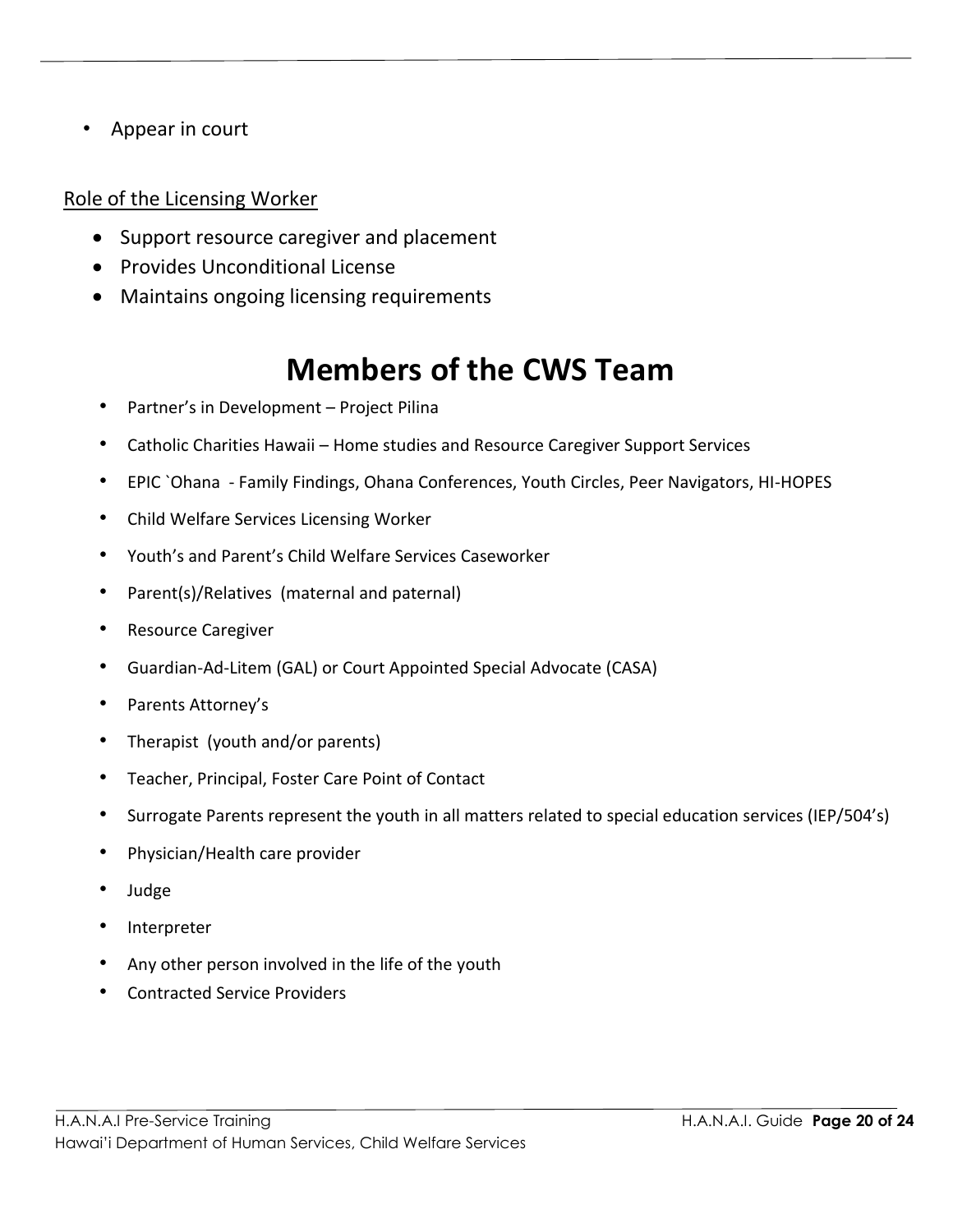#### **Session One**

### **CWS Team and Resource Caregiver**

#### WITH THE YOUTH:

- To protect the youth and keep them safe.
- To nurture the youth by taking care of their physical and emotional needs.
- To guide the youth by providing structure, discipline, and teaching.
- To be a good role model.
- To help support connections with the youth's birth family.

#### WITH THE SYSTEM:

- To maintain licensing standards such as safety, training, fire drills, etc.
- To maintain confidentiality about the youth's information.
- To communicate information and needs to the social worker.
- To support the case plan for the youth, including getting children to appointments and `ohana time.
- To provide transportation (resource caregiver are expected to provide transportation).
- To ensure that the youth's medical needs are met.

#### WITH TEACHERS/PRINCIPALS/SURROGATE PARENTS:

- To ensure that the youth attends school regularly.
- To ensure that the youth receives assistance with their assignments.
- If the youth is receiving special education services, the resource caregiver should be communicating with a surrogate parent and attending IEP meetings.

#### WITH OWN FAMILY:

- To involve everyone in the decision to become a resource family.
- To understand that being a resource family can bring more stress.
- To think about what kinds of children might fit best with your family, your circumstances, and your preferences.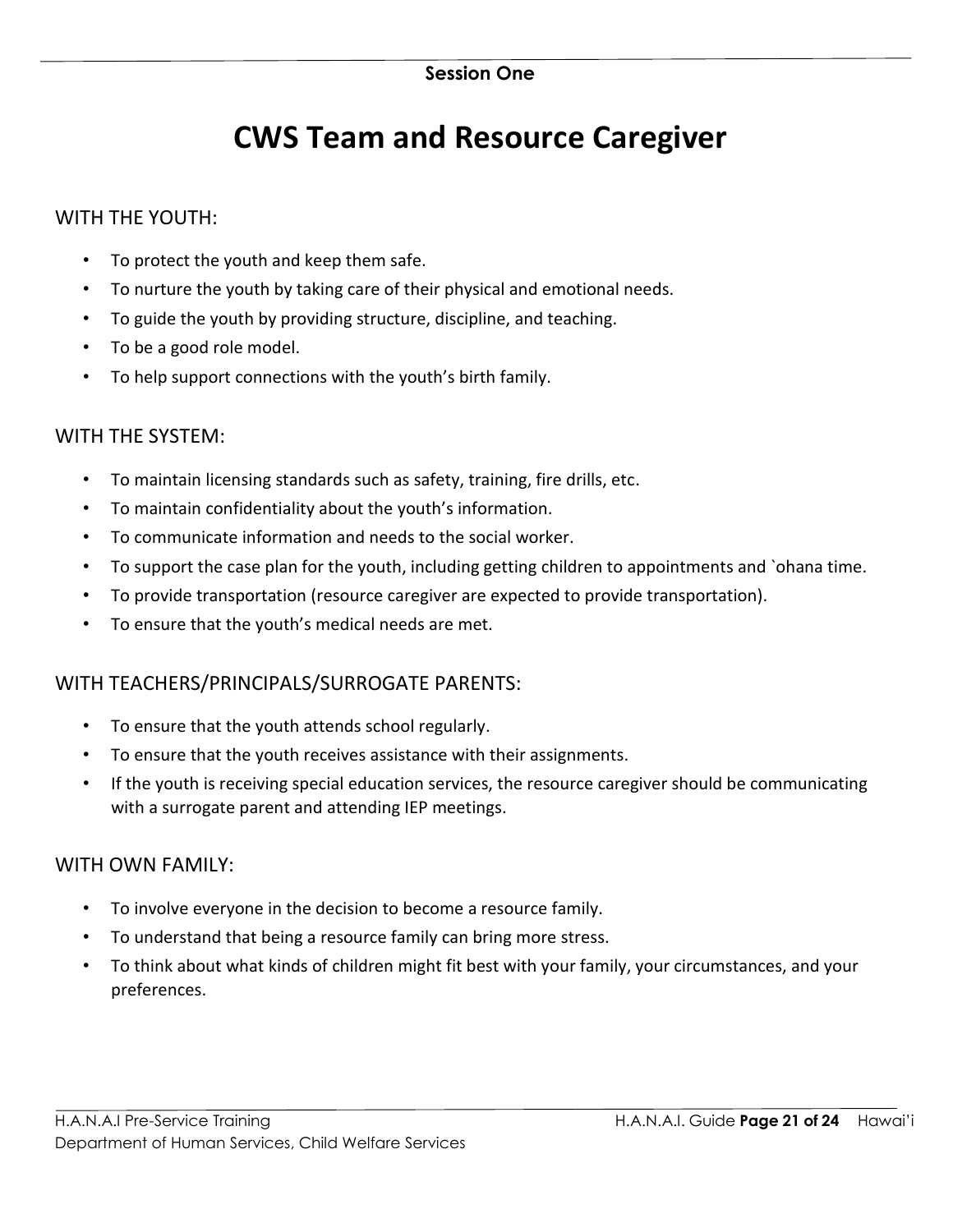

#### **Why Participate in Court?**

Resource caregivers have important information for the court. Your day-to-day care of the youth and your regular contact with therapists, teachers, and other service providers gives you a unique perspective on the youth's needs. By giving the Family Court current and detailed information about the youth, you can assist the Court in making the best possible decisions about the youth in your home. We strongly recommend that resource caregivers attend all court hearings for their youth in care. It is not enough to depend on others to share the information you have about the youth's progress and needs. Even if your information and perspective on the youth is conveyed accurately in court, direct testimony has more weight and influence with judges than second-hand reports. Your presence to answer questions can also be crucial to a judge's decision making. All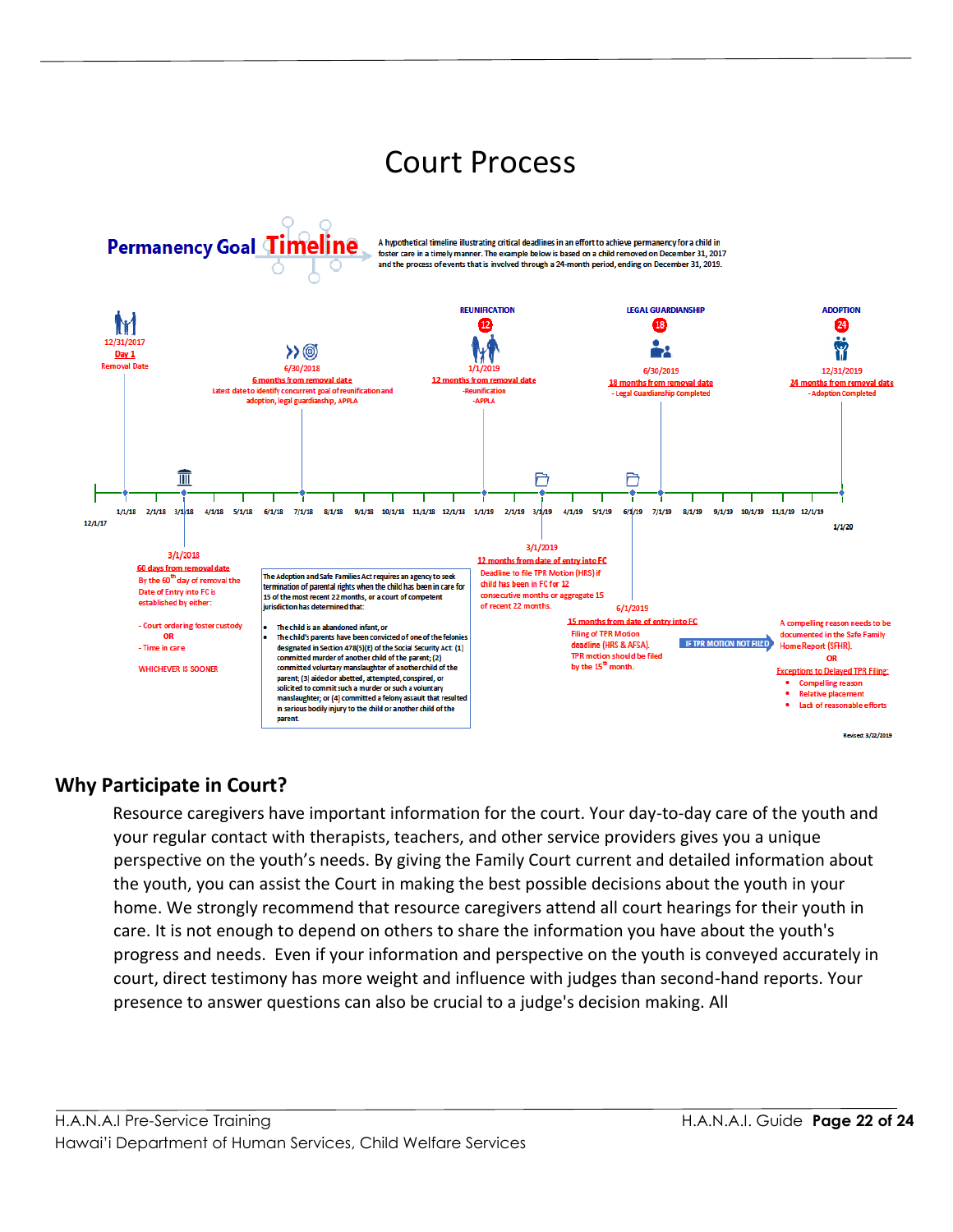#### **Session One**

Resource Caregivers must be given notice of hearings at least 48 hours before the hearing unless the resource caregivers were present in court at the previous hearing and heard the court set for the next hearing date.

#### **Court Participation by Youth in care and Youth**

Family Court judges on all islands have a general policy of welcoming the youth in care to participate in their court hearings. Resource caregivers and the youth's *Guardian Ad Litem* (GAL) or *Court Appointed Special Advocate* (CASA) should encourage the youth to participate. The GAL/CASA notifies the youth and the family caring for them when the hearing will be held and will also let the court know whether the youth will attend the hearing.

The Family Court also welcomes children 13 years old and younger into their courtrooms but understands that there are additional considerations in deciding whether younger children should come to court. The court approaches these cases on a case-by-case basis. The youth is able to talk to the judge in chambers or write a letter if they do not want to attend the court hearing.

If youth goes to court, the youth's GAL/ CASA and their social worker have a joint responsibility to prepare the youth for court and to talk with them afterward about what happened. Regardless of that preparation, your role as the youth's resource caregiver cannot be underestimated here. You will be with the youth before and after the hearing and in a position to deal more fully with the youth's questions and emotions.

#### **DISCUSSION**

What has been your experience in court hearings?

What are some things do you think the judge would like to know?

When you become a member of the CWS Team you work with several people and agencies to work towards permanency for children and their families